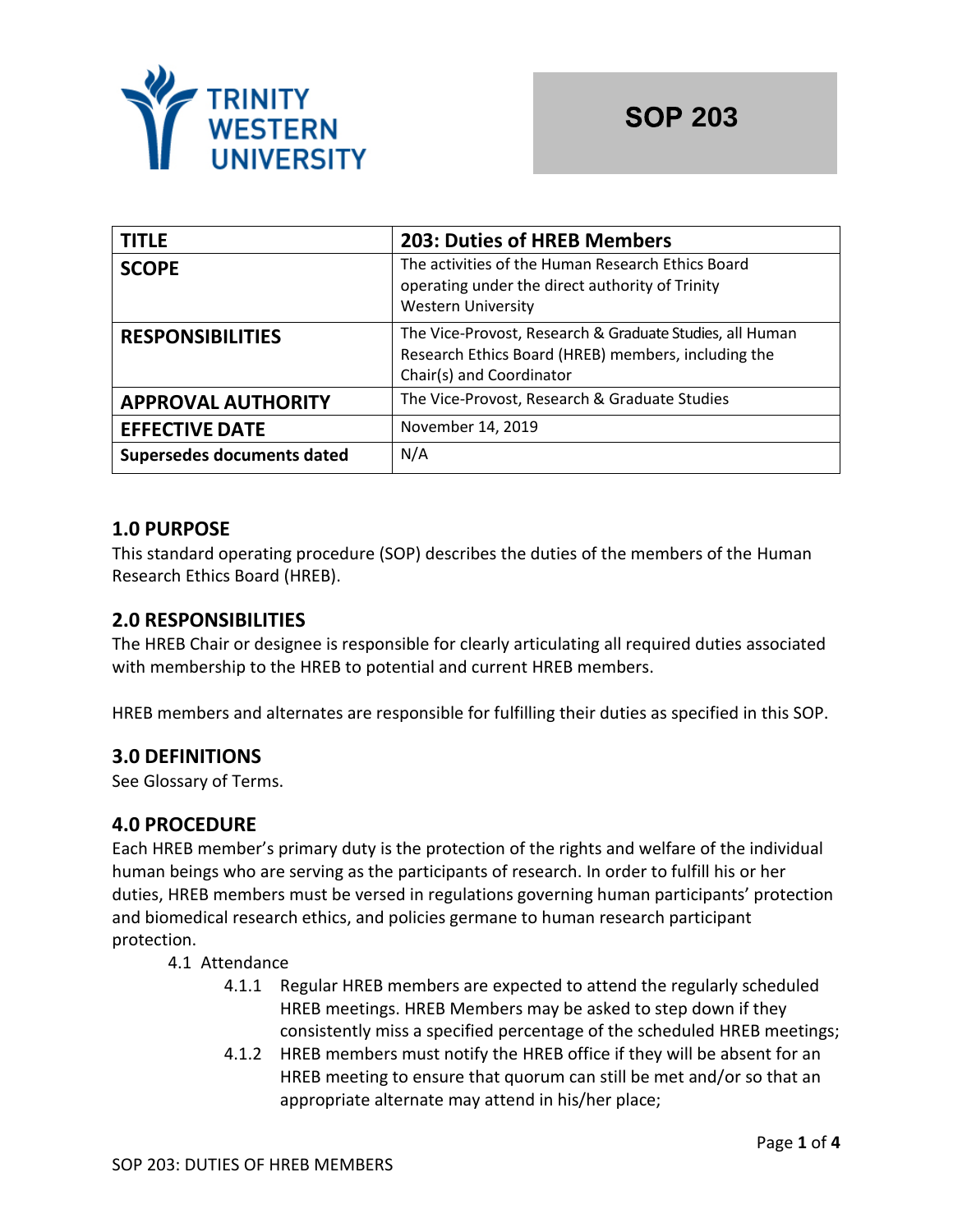

- 4.1.3 Alternate HREB members are expected to attend the identified HREB meetings for which they have confirmed their availability to replace a regular HREB member, and/or a minimum of two HREB meetings per year;
- 4.1.4 HREB members are expected to be available for the entire HREB meeting, not just the sections for which they have been assigned as reviewers.

## 4.2 Terms of Duty

- 4.2.1 All members of the HREB, including the HREB Chair and Vice-Chair, will be appointed for a term as specified by organizational policy.
- 4.3 Duties
	- 4.3.1 All HREB members attending an HREB meeting are expected to review the relevant materials submitted for each item under review or consideration by the HREB, to submit comments in advance of the HREB meeting, and to be prepared to discuss each agenda item and provide input at the Full Board meeting;
	- 4.3.2 Each HREB member is expected to fulfill specific duties based on the role as outlined below. More than one HREB member may fulfill each role;
	- 4.3.3 Research specialist(s): are expected to provide input on areas germane to their knowledge, expertise and experience, professional and otherwise. These members should advise the HREB if additional expertise in a specific research area is required to assess whether the research adequately protects the rights and welfare of human participants. These members should also comment on the comprehension of the consent document;
	- 4.3.4 Community member(s): are expected to provide input regarding their knowledge about the local community and be able to discuss issues and research from that perspective;
	- 4.3.5 Member(s) knowledgeable in relevant law: are expected to alert the HREB to legal issues and their implications, but not to provide formal legal opinions nor to serve as legal counsel to the HREB;
	- 4.3.6 Member(s) knowledgeable in ethics: are expected to guide the HREB in identifying and addressing ethics issues related to the research under review;
	- 4.3.7 Ad hoc advisors: individuals with competence in special areas may be required to provide input on issues that require expertise beyond or in addition to that available on the HREB. The ad hoc advisor may be required to submit a written report and to participate via teleconference or to attend the HREB meeting to lend his/her expertise to the discussions;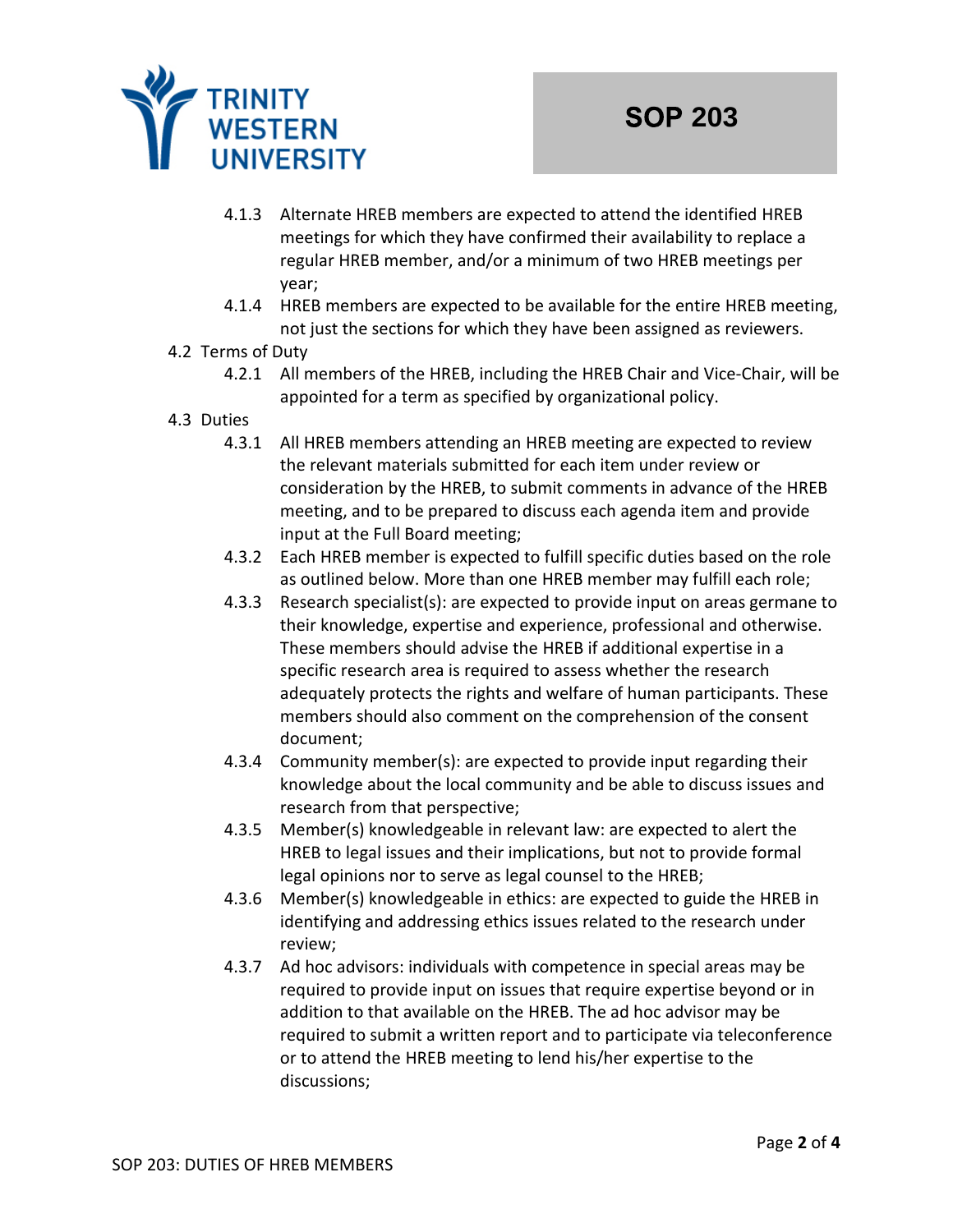

- 4.3.8 HREB Chair: The HREB Chair or designee provides overall leadership to the HREB:
	- The HREB Chair can delegate any of his/her responsibilities, as appropriate to a Vice-Chair or other qualified individual(s),
	- Any responsibilities that are delegated by the HREB Chair must be documented,
	- The HREB Chair or designee facilitates the review process based on organizational policies and procedures, SOPs and applicable regulations and guidelines. The HREB Chair or designee determines the level of risk of each research project. The HREB Chair or designee monitors the HREB's decisions for consistency and ensures that decisions are recorded accurately and communicated to Researchers in writing in a timely fashion,
	- The HREB Chair or designee ensures that all HREB members are free to participate in discussions during the HREB meetings. The HREB Chair or designee can ask a substitute HREB member to attend an HREB meeting in order to draw his/her expertise in an area that may be relevant to the HREB's review and deliberations of the research,
	- The HREB Chair or designee determines the appropriateness of a Full Board or delegated review of the research,
	- The HREB Chair or designee performs or delegates authority to (an) HREB member(s) to perform a delegated review,
	- The HREB Chair or designee signs off on all HREB decisions in writing,
	- For HREB approval of clinical trials approved by Health Canada, the HREB approval letter which includes the HREB attestation, is signed by the HREB Chair or designee,
	- The HREB Chair or designee can suspend the conduct of any research project deemed to place participants at unacceptable risk pending discussion by the Full Board. The HREB Chair or designee can suspend the conduct of the research if he/she determines that a Researcher is not adhering to the HREB approved protocol or to the HREB's policies and procedures,
	- The HREB Chair or designee will report on the activities of the HREB to the organization on an annual basis,
	- The HREB Chair or designee, in conjunction with the HREB Office Personnel and other organizational representatives as applicable, ensures the HREB members are informed of all new legislation, regulations, policies and guidelines pertaining to human participant research and shall